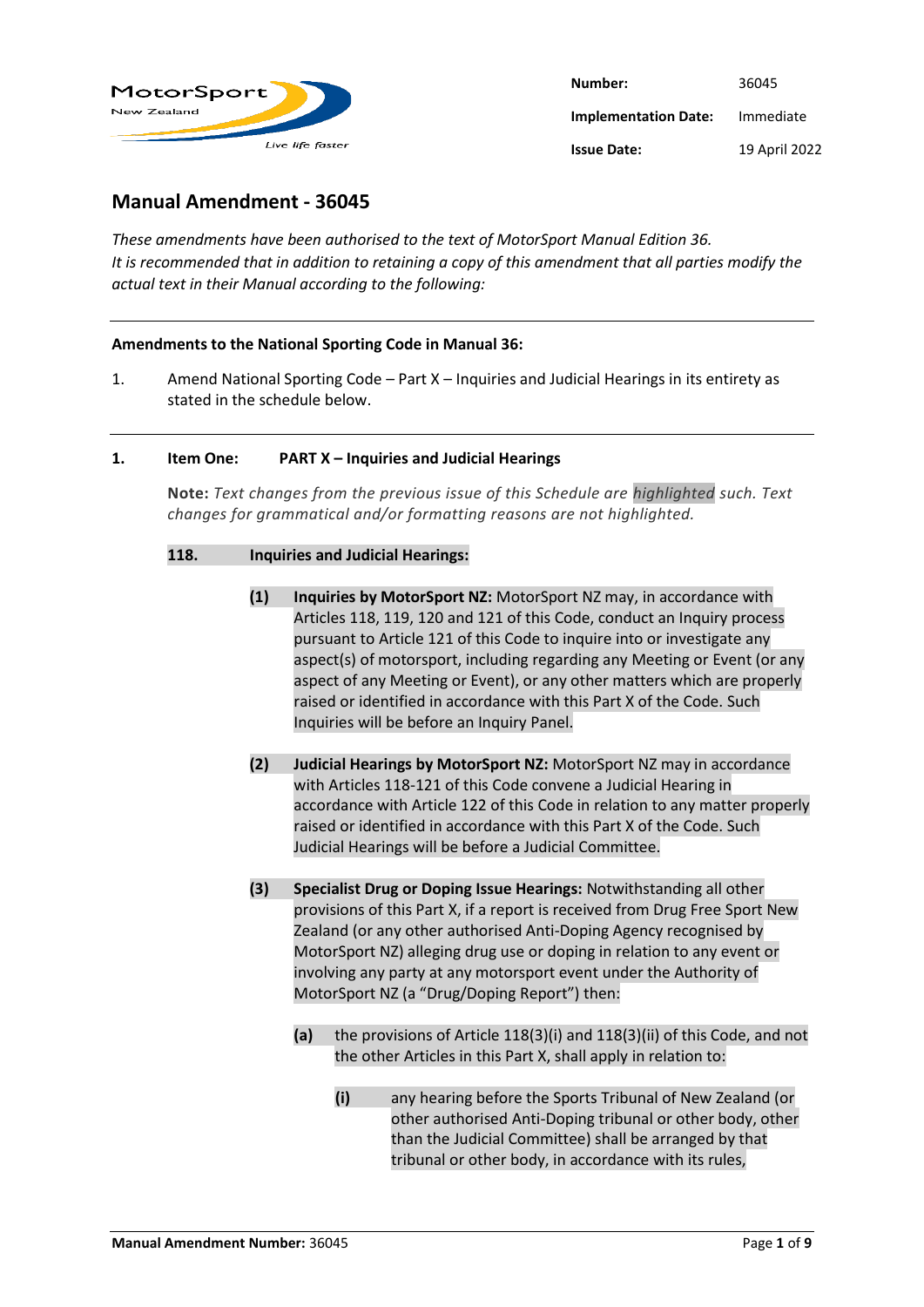#### processes and time-frames;

- **(ii)** MotorSport New Zealand may provide whatever assistance and take any steps the Sports Tribunal of New Zealand (or other authorised Anti-Doping tribunal or other body) reasonably requires.
- **(b)** but this Article 118(3) will not preclude MotorSport NZ considering, under this Part X, any other drug or alcohol related issues that do not fall within the jurisdiction of, or which are not dealt with in substance by, any other tribunal or body that would otherwise have jurisdiction in accordance with Article 118(3).

#### **119. Applications, Requests and Complaints that may be considered under Part X:**

- **(1)** Without affecting in any way any existing right as to protest or appeal under this Code, the President (in accordance with a majority decision of the Board), the Chief Executive Officer, any Member Club, any member of a Member Club, or any Official, Entrant, Promotor, Venue owner or Competitor may, in writing and delivered to MotorSport NZ, within the time-frame specified in Article 120, apply for or request an Inquiry in relation to the conduct of any Meeting or Event (or any part of any Meeting or Event), or any other matter to which this Part X of this Code applies.
- **(2)** An application, request or complaint that does not strictly comply with all of the requirements of [Article 119\(1\)](https://manual.motorsport.org.nz/index.php/knowledgebase/36-0-10-nsc-part-x/#nsc119(1)) may be treated as an application or request for an Inquiry under this Part X if it is determined by the Inquiry Review Panel that there are circumstances such that there should be an Inquiry in relation to the application.

# **120. Time-frames, and extended or shortened time-frames under Part X:**

- **(1)** Any application or request for an Inquiry shall be made in writing to MotorSport NZ within fourteen (14) days of; the conclusion of a Meeting or Event, or the date the incident or issue arises or comes to the attention of the applicant.
- **(2)** Time-frames for other steps in this Part X process are set out in the relevant parts of this Part X.
- **(3) Extending or reducing time-frames in special circumstances**: Part X timeframe(s) may be extended or reduced (before or after a step is required to be taken) if the Inquiry Review Panel determines that there are special circumstances such that allowing a different timeframe is in the interests of MotorSport NZ and motorsport under the authority of MotorSport NZ. Any reduction of a timeframe will be conditional on the written agreement of all affected parties.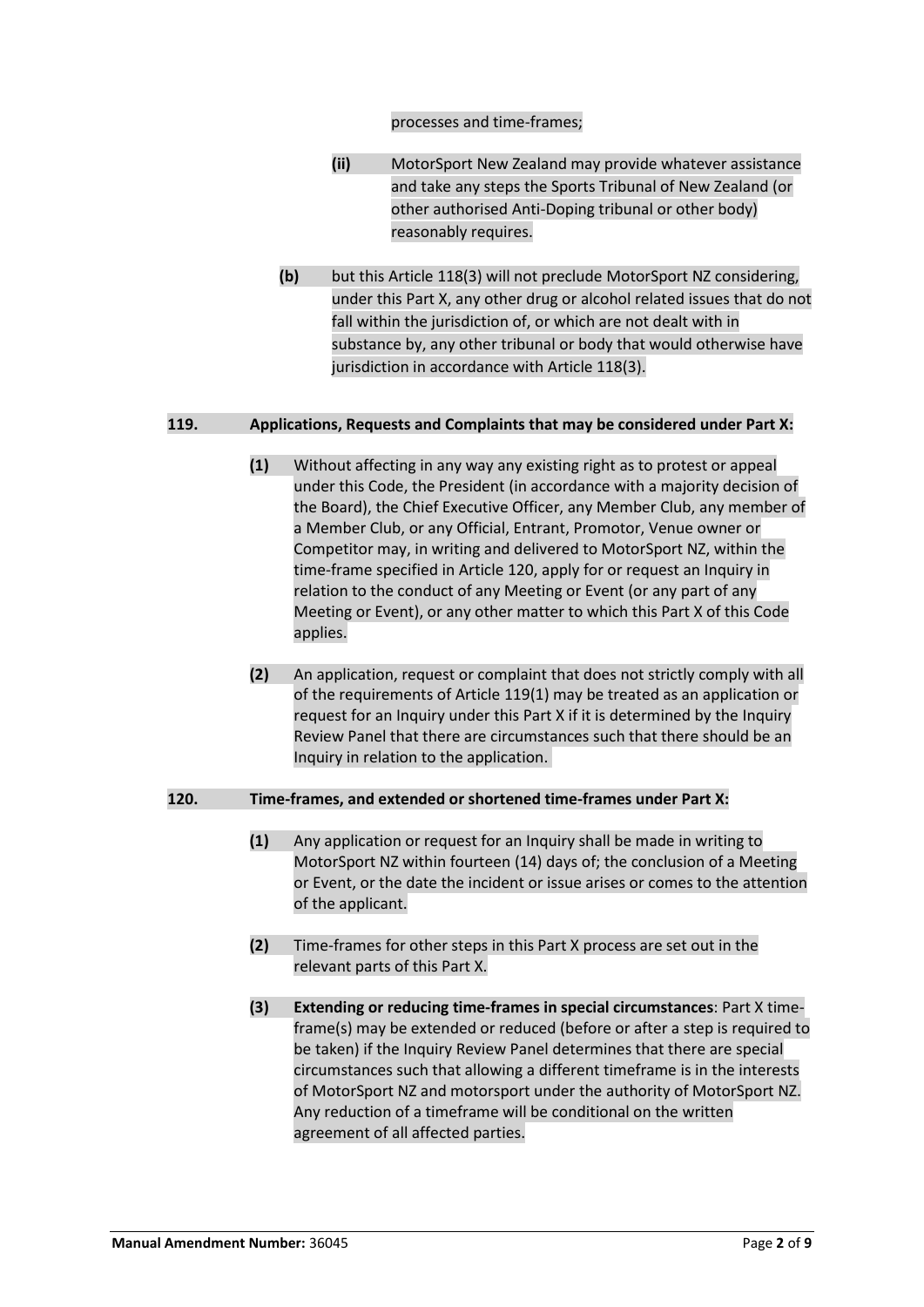**(4) Notice of changed time-frames:** Notice of any decision to extend or shorten time frames under Part X shall be given to the party making the request or application, and any other party that could be affected by the request or application.

# **121. Inquiries and decisions as to whether to convene an Inquiry or Judicial Hearing:**

- **(1)** Following receipt of an application or request in accordance with Article 119 of this Code, and subject to Article 121(2) and (4) of this Code, MotorSport New Zealand through its Inquiry Review Panel shall in accordance with this Article 121 of this Code consider whether the request or application meets the criteria for an Inquiry or Judicial Hearing.
- **(2) Inquiry Criteria:** the following shall be the minimum criteria that shall be considered when assessing whether to convene an Inquiry ("Inquiry Criteria"):
	- **(a)** Has the application, request or complaint been made in accordance with Article 119.
	- **(b)** Is the issue, matter or complaint one which could have been dealt with under the usual processes available to an official or competitor under the Sporting Code at a Meeting or Event and if so, are there any special circumstances such that the issue should be considered further despite those options not having been pursued; or
	- **(c)** does the issue, matter or complaint affect MotorSport NZ Inc or the conduct or administration of motorsport in general in New Zealand.
	- **(d)** has a miscarriage of justice occurred.
- **(3)** The inquiry review process shall be undertaken by an Inquiry Review Panel which will be made up of the CEO and a Motorsport New Zealand Department Head or appointed member of the Judicial Committee. For the purpose of this clause Department Head refers to the incumbent Chief Clerk of the Course, Chief Steward, and Chief Competitor Relations Officer.
- **(4) Judicial Hearing Criteria:** For the purposes of this Article 121 the following shall be the criteria that shall be considered when assessing whether to convene a Judicial Hearing (the "Judicial Hearing Criteria"):
	- **(a)** Has the applicant, request or complaint been made in accordance with Article 119.
	- **(b)** Has the Entrant or Competitor availed themselves of all options to raise the issue or issues in accordance with the processes in this Code that could have been pursued at the Meeting or Event? Alternatively, if they have not, are there Special Circumstances such that the issue or issues should be considered further despite those options not being pursued?
	- **(c)** Has there been misconduct such that a breach of this Code may have occurred or a miscarriage of justice resulted.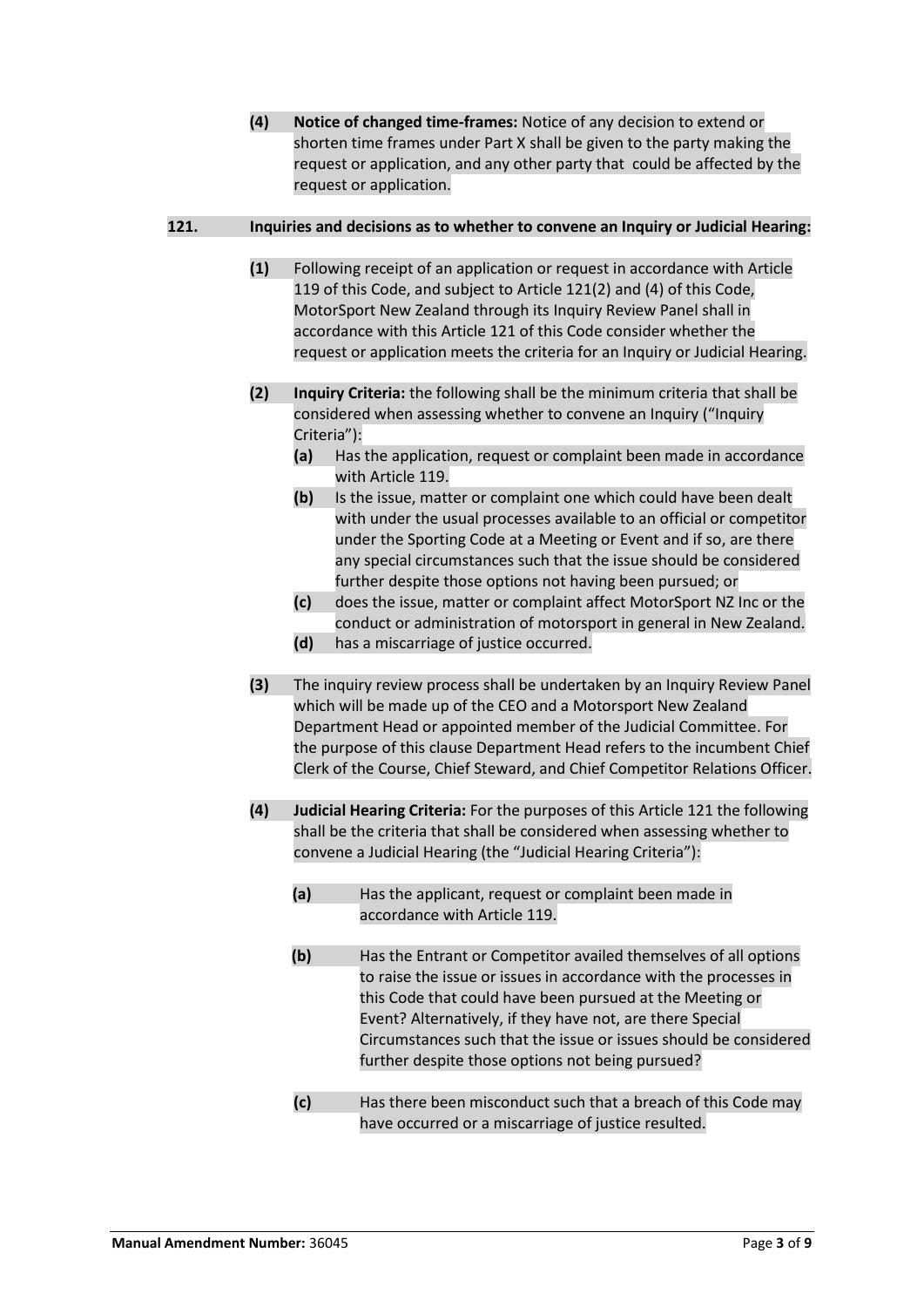- **(5)** If the Inquiry Review Panel considers that an application or request that has been referred to it is outside the provisions of Article 121 (2) or (4) of this Code, or is frivolous or vexatious, or that is otherwise wholly without merit, then the Inquiry or Judicial Hearing shall not proceed and the inquirer and any other parties shall be advised, by the CEO, accordingly.
- **(6)** If the Inquiry Review Panel decides not to proceed with an Inquiry or Judicial hearing, then the party which made the request shall be advised of the right to request a review of this decision pursuant to subsection 121(7).

# **(7) Request for Review:**

- **(a)** Any request for a review of the decision must be made within two (2) working days of receiving the advice that the Inquiry or Judicial hearing will not proceed.
- **(b)** Should the Inquirer choose to request a review, then a Request Review shall be undertaken within 7 days with the sole purpose of reviewing the decision of the Inquiry Review Panel.
- **(c)** The Request Review shall be undertaken by a two (2) person panel selected by the Chief Executive Officer from a list approved by the Board for the purpose.
- **(d)** The Request Review Panel shall report its findings to the Chief Executive Officer, who shall immediately advise the Inquirer of its decision.
- **(e)** There shall be no further right of review or Appeal.
- **(8)** If the Inquiry Review Panel, considers that an Inquiry or Judicial Hearing is warranted, (or if a Review Panel determines, following a Request Review that an Inquiry or Judicial Review should be held), then within fourteen(14) days of its decision the Chief Executive Officer shall:
	- **(a)** arrange and confirm the date, time and venue for an Inquiry or Judicial Hearing of the Judicial Committee;
	- **(b)** appoint the Panel or Judicial Committee members; and
	- **(c)** give Notice of the Hearing to be held by the Inquiry Panel or Judicial Committee, giving not less than seven (7) days written notice of the hearing date(s) provided that the hearing may be held sooner if all parties consent.
	- **(d)** Notice for the purposes of Article 121(8) shall be sufficiently given if it is given to the current email or facsimile contact address held by MotorSport NZ for any party to whom notice is to be given, or to any email or facsimile address specified by any such party, or if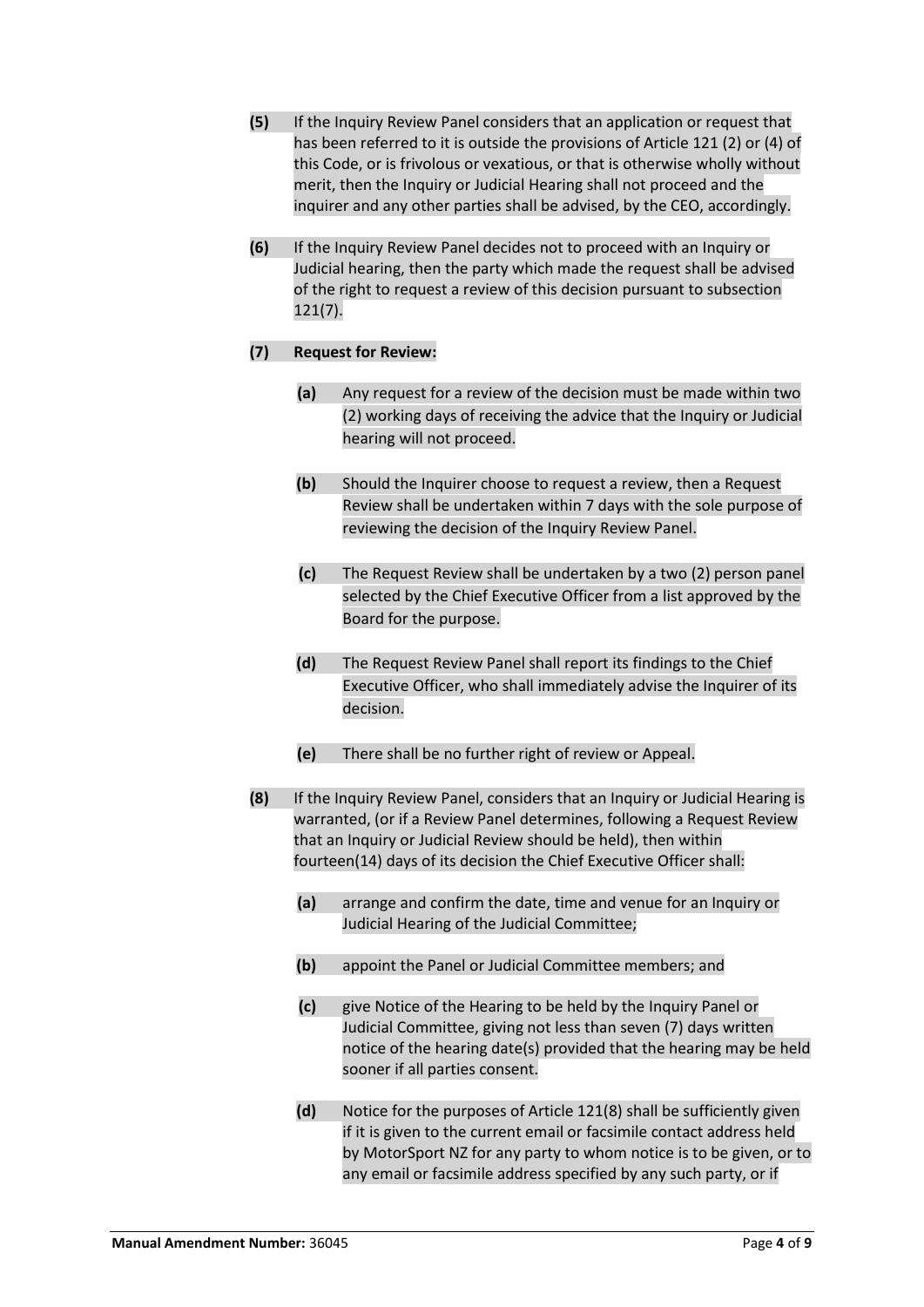MotorSport NZ does not hold any current email or facsimile contact address for any party, provided that MotorSport NZ takes reasonable steps to identify a current email or facsimile address and gives notice to that email or facsimile address.

# **122. Hearings:**

# **(1) Convening a Hearing:**

- **(a)** If it is decided to convene an Inquiry or Judicial Hearing to inquire into the matters outlined in 121(2) or (4), MotorSport NZ by and through its Chief Executive Officer shall arrange the Hearing before an Inquiry Panel or the Judicial Committee of MotorSport NZ established under and by virtue of Clause 18.4 of the Constitution.
- **(b)** An Inquiry Panel shall have as its Chairman a member of the Judicial Committee and two other members (appointed by MotorSport New Zealand), with experience to deal with the matters being inquired into.
- **(c)** A Judicial Committee will comprise a Chairperson and not less than two (2) other persons appointed by MotorSport NZ in accordance with this Article 122(1):
	- **i.** from any current Judicial Committee Hearing panel or list, comprising individuals approved by the Board as persons who may be appointed to a Judicial Committee;
	- **ii.** having regard to:
		- **(1)** the nature of the issues to be considered by the Hearing;
		- **(2)** the availability of suitable panel members;
		- **(3)** the desirability of proceeding within the time-frames provided for in this Code, without variation, wherever reasonably possible; and
		- **(4)** any other matters MotorSport NZ considers to be relevant; and
	- **iii.** provided that no person shall be appointed who is or was in any way personally or professionally interested in or concerned with any matter in respect of which the Judicial Hearing is to be held so that they have or may potentially have a conflict of interest.
- **(d)** A Judicial Committee appointed to hear an anti-doping matter will comprise a Chairperson and not less than two (2) other persons appointed by the Chief Executive Officer in accordance with Article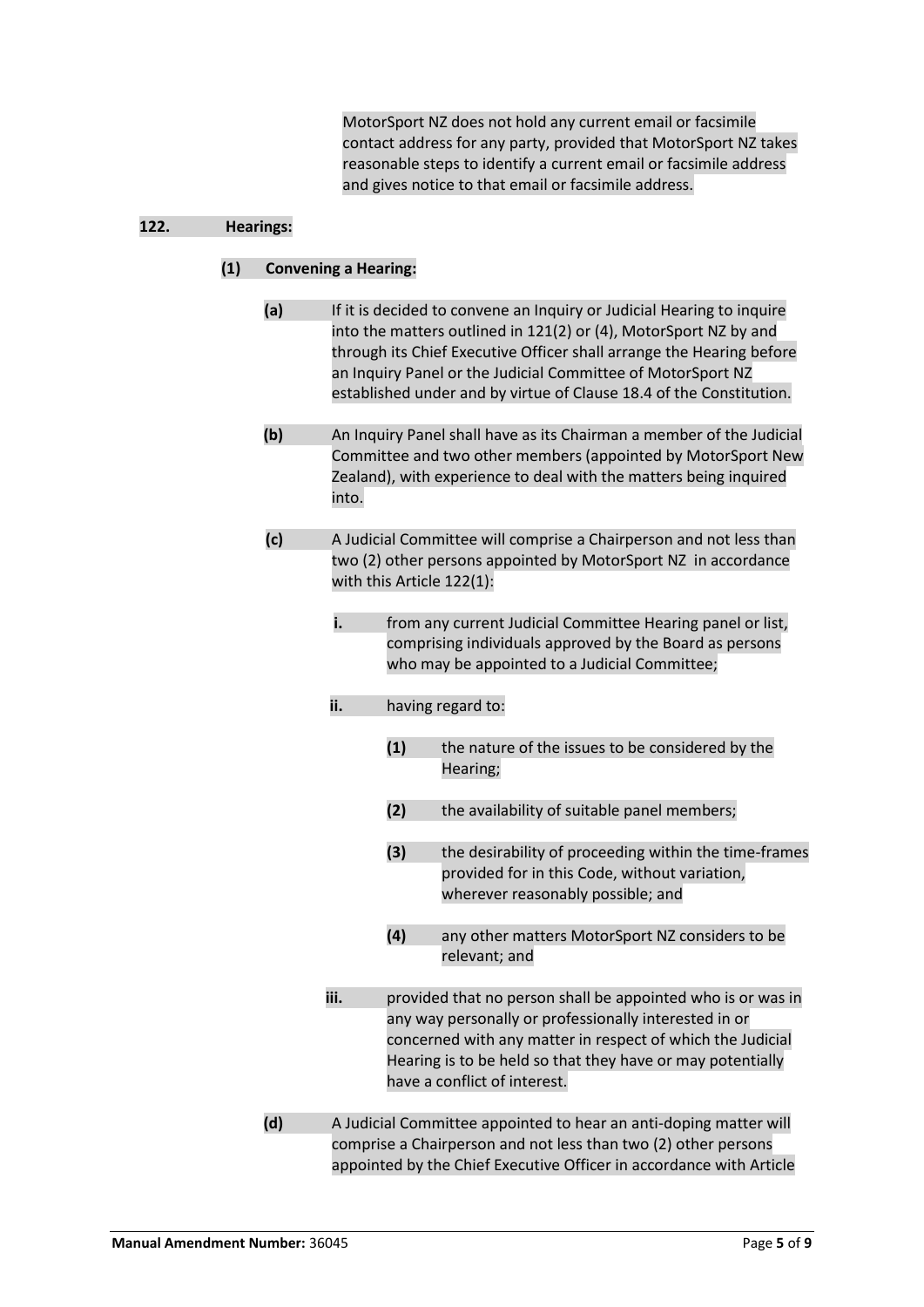# 122(1)(b), except that:

|     |     | i.                                                                                                                       | at least one (1) of the persons appointed shall have<br>particular expertise in relation to drug or alcohol issues,<br>selected or identified by MotorSport NZ or the Board as<br>persons who may be appointed to a Judicial Committee; and                                                                                                                                                                                                                                                                                                                                                                                                                                                                                                                                    |  |  |
|-----|-----|--------------------------------------------------------------------------------------------------------------------------|--------------------------------------------------------------------------------------------------------------------------------------------------------------------------------------------------------------------------------------------------------------------------------------------------------------------------------------------------------------------------------------------------------------------------------------------------------------------------------------------------------------------------------------------------------------------------------------------------------------------------------------------------------------------------------------------------------------------------------------------------------------------------------|--|--|
|     |     | ii.                                                                                                                      | a Judicial Committee appointed to consider an anti-doping<br>matter shall satisfy the requirements of Appendix One<br>Schedule D, Part One Article 2.2, of the Code.                                                                                                                                                                                                                                                                                                                                                                                                                                                                                                                                                                                                           |  |  |
|     | (e) | The notice of Hearing must contain sufficient details of the matters<br>or conduct into which it is intended to inquire. |                                                                                                                                                                                                                                                                                                                                                                                                                                                                                                                                                                                                                                                                                                                                                                                |  |  |
|     | (f) |                                                                                                                          | The Chief Executive Officer will use reasonable endeavours to<br>arrange the Hearing on a date or date(s) that is (are) not<br>inconvenient for the party that raised the issue, other affected<br>parties or witnesses, subject to complying with the requirements and<br>time-frames in this Part X, and the availability of the person(s) or<br>body to be appointed to hold the Hearing.                                                                                                                                                                                                                                                                                                                                                                                   |  |  |
| (2) |     |                                                                                                                          | Inquiry Hearing Grounds: Subject to the balance of this Article 122:                                                                                                                                                                                                                                                                                                                                                                                                                                                                                                                                                                                                                                                                                                           |  |  |
| (3) | (a) | i.<br>ii.<br>iii.<br>iv.                                                                                                 | The grounds that may be considered by the Inquiry Panel at any<br>Inquiry Panel Hearing (the "Inquiry Panel Grounds") are:<br>That is appears on the basis of the issue, matter or<br>complaint that has been raised that it is in the best<br>interests of MotorSport New Zealand Inc or for the<br>conduct or administration of motorsport in general in<br>New Zealand that the matter is reviewed and determined<br>by the Panel; or<br>That in the interests of fairness and/or safety the inquiry<br>should be held; or<br>As a matter of public policy the matters raised require<br>determination; or<br>Such other matters as in the circumstances warrant the<br>conducting on the Inquiry.<br>Judicial Hearing Grounds: Subject to the balance of this Article 122: |  |  |
|     |     |                                                                                                                          |                                                                                                                                                                                                                                                                                                                                                                                                                                                                                                                                                                                                                                                                                                                                                                                |  |  |
|     | (a) | follows:<br>i.<br>ii.                                                                                                    | The grounds that may be considered by the Judicial Committee at<br>any Judicial Hearing (the "Judicial Committee Grounds") are as<br>the results of a competition have been improperly or<br>incorrectly made out; or<br>the conduct of a promotion or part thereof, or the conduct<br>of any participant therein, or the eligibility of any                                                                                                                                                                                                                                                                                                                                                                                                                                   |  |  |
|     |     |                                                                                                                          | competing vehicles involved a breach of the Code that is                                                                                                                                                                                                                                                                                                                                                                                                                                                                                                                                                                                                                                                                                                                       |  |  |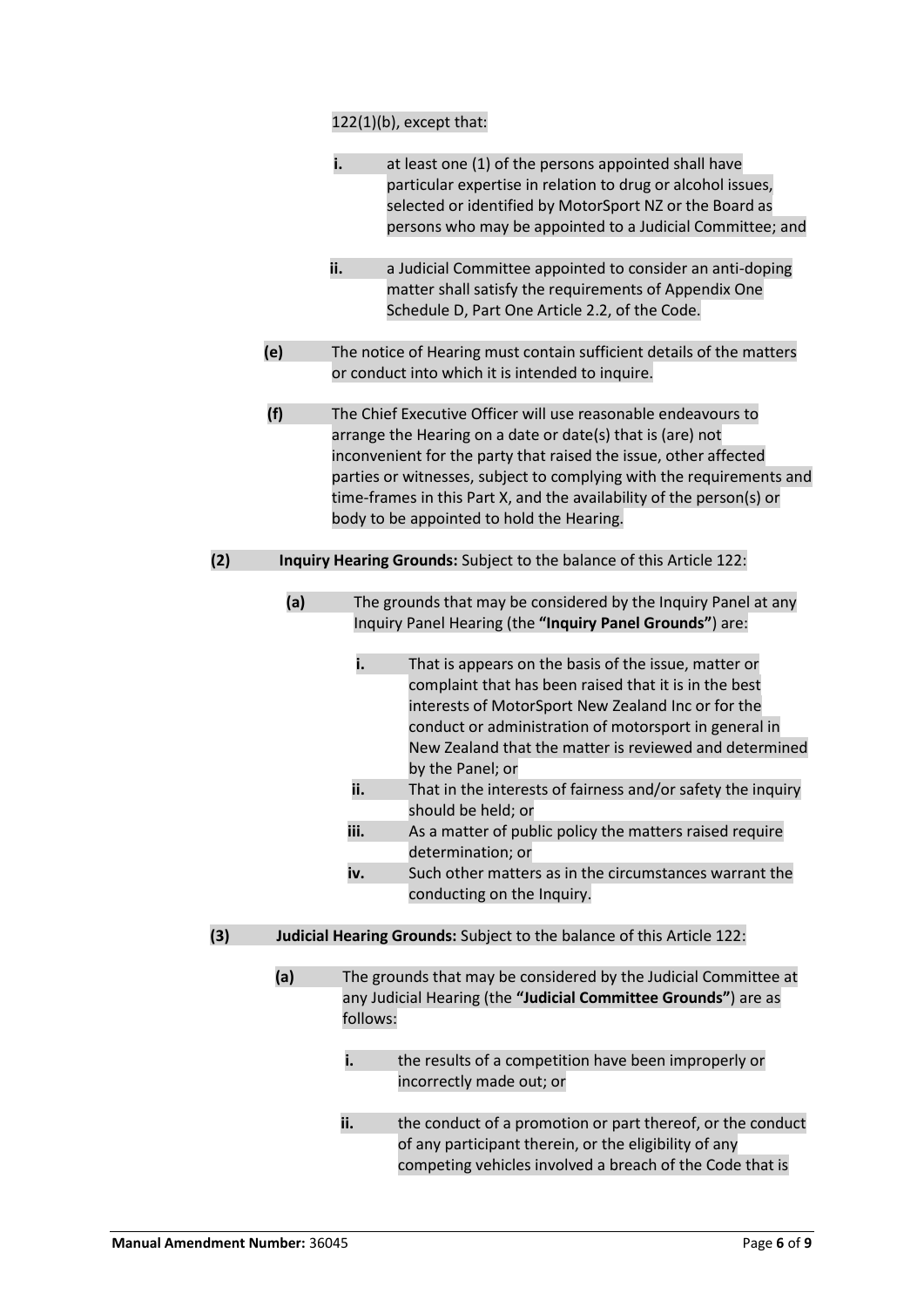|     |                                |                                                                                                                                                                                                                                                                         | considered fundamental to the interests of motorsport<br>(under the authority of MotorSport NZ) and the<br>administration thereof by MotorSport NZ; or                                                                                                                                                                                                                                                                              |  |
|-----|--------------------------------|-------------------------------------------------------------------------------------------------------------------------------------------------------------------------------------------------------------------------------------------------------------------------|-------------------------------------------------------------------------------------------------------------------------------------------------------------------------------------------------------------------------------------------------------------------------------------------------------------------------------------------------------------------------------------------------------------------------------------|--|
|     |                                | iii.                                                                                                                                                                                                                                                                    | any penalty imposed was clearly excessive or clearly<br>inadequate, or that for special reasons such penalty was<br>inappropriate; or                                                                                                                                                                                                                                                                                               |  |
|     |                                | iv.                                                                                                                                                                                                                                                                     | in respect of any competition, there has been either a gross<br>miscarriage of justice or other breach of the Code that is<br>considered fundamental to the interests of motorsport; or                                                                                                                                                                                                                                             |  |
|     |                                | v.                                                                                                                                                                                                                                                                      | any Official, Promoter, Organiser or any other person or<br>Organisation has committed any breach of this Code, its<br>Appendices and Schedules, or International Sporting Code;<br>or                                                                                                                                                                                                                                              |  |
|     |                                | vi.                                                                                                                                                                                                                                                                     | any Official, Promoter, Organiser or any person or<br>Organisation has been guilty of any act or omission<br>prejudicial to the interest of MotorSport NZ, or any<br>competition or of motorsport generally, or that brings<br>MotorSport NZ or motorsport under the authority of<br>MotorSport NZ into disrepute;                                                                                                                  |  |
|     |                                | vii.                                                                                                                                                                                                                                                                    | there has been a breach of any of the provisions of this<br>Code relating to use of drugs or alcohol (other than a<br>matter to which the process comprised in Article 118(3)<br>applies), including but not limited to Article 38.                                                                                                                                                                                                 |  |
| (4) | The Hearing procedure/process: |                                                                                                                                                                                                                                                                         |                                                                                                                                                                                                                                                                                                                                                                                                                                     |  |
|     | (a)<br>is to consider.         |                                                                                                                                                                                                                                                                         | Each Inquiry Panel and every Judicial Committee will, subject to the<br>requirements in Part X and in particular Article 122 of this Code<br>(including as to the timeframes for particular steps to be taken),<br>determine its own procedures, processes and rules, which may<br>include taking whatever steps it considers necessary and appropriate<br>in the interests of properly and efficiently dealing with the matters it |  |
|     | (b)                            | The appointed Panel or Committee may delay the allocated date for<br>commencing a Hearing if it considers that special circumstances arise<br>such that a delay is in the interest of properly and efficiently dealing<br>with the matters it is appointed to consider. |                                                                                                                                                                                                                                                                                                                                                                                                                                     |  |
|     | (c)                            | The members of the Panel or Committee Hearing shall reach<br>decisions by consensus whenever it can, but otherwise by majority<br>decision.                                                                                                                             |                                                                                                                                                                                                                                                                                                                                                                                                                                     |  |
|     | (d)                            |                                                                                                                                                                                                                                                                         | Any properly constituted Hearing may proceed, and a decision be<br>reached notwithstanding the failure of any person to appear.                                                                                                                                                                                                                                                                                                     |  |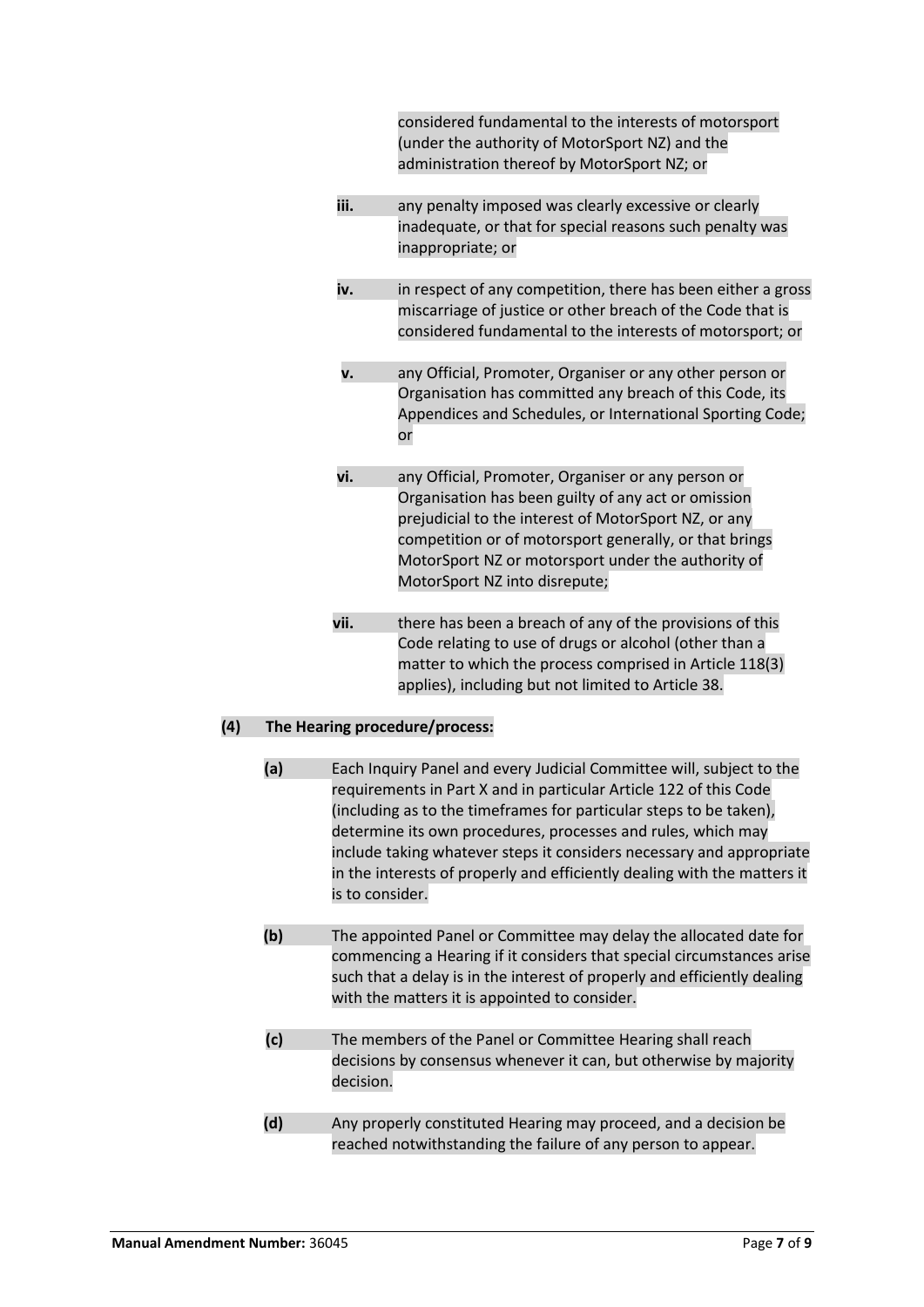- **(e)** Save for any Hearing before the Sports Tribunal of New Zealand neither MotorSport NZ nor any party to or person attending the Judicial Hearing shall be entitled to be represented at by legal counsel at any Judicial Hearing and the parties must instead appear either on their own behalf or be represented by such person (not being legal counsel) as they may nominate for the purpose.(
- **(5) The Decision at an Inquiry Hearing:** The Inquiry Panel shall reach a finding/decision or make recommendations at the Inquiry Hearing in relation to:
	- **(a)** those matters referred to the Inquiry Panel in the Notice of Inquiry and in particular those matters referred to it contained in Article 122(2)(a).
	- **(b)** any other matters arising during the course of the Inquiry which the Panel consider it is appropriate to consider arising within its jurisdiction under the Code; and
	- **(c)** where the Panel determines that there has been a potential for a breach of this code to have occurred, to refer those matters for further determination by a Judicial Committee; and
	- **(d)** order that any party to the Hearing shall pay or contribute to the Inquiry's costs, and/or administrative costs and/or MotorSport NZ costs associated with the Hearing, and/or the costs of any other party attending the Hearing.
- **(6) The Decision at the Judicial Hearing:** The Judicial Committee shall reach a decision at the Judicial Hearing in relation to:
	- **(a)** those matters referred to a Judicial Hearing in the Notice of Hearing, including in particular any matters relating to any of the Judicial Committee Grounds contained in Article 122(3)(a) that have been referred for a Judicial Hearing.
	- **(b)** any other matters arising during the course of the Judicial Hearing which the Judicial Committee considers it is appropriate to consider arising within its jurisdiction under the Code; and
	- **(c)** whether there has been a breach under this Code or its Appendices or Schedules, which falls within its jurisdiction, in which case it may:
		- **i.** impose a Penalty or further Penalty under the authority of Article 90, 91 or 92, or vary or substitute any Penalty, or take any step under the authority of any applicable provision of this Code, but in no case shall the committee have the right to order that a Competition or Event shall be re-run; and/or
		- **ii.** order that any party to the Judicial Hearing shall pay or contribute to the committee's costs, and/or administrative costs and/or MotorSport NZ costs associated with the